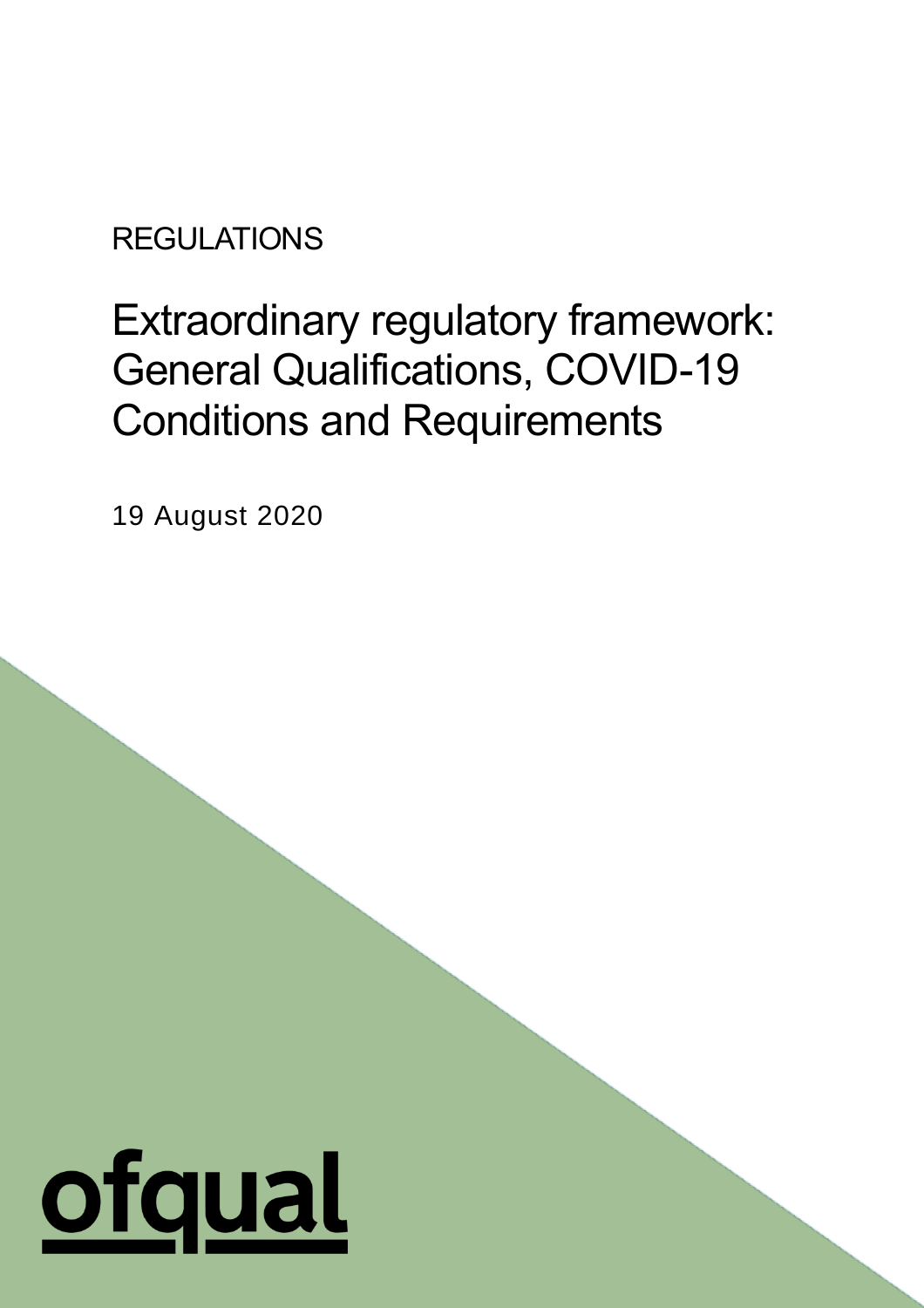## **Contents**

| Requirements in relation to the information to be requested from Centres 15 |  |
|-----------------------------------------------------------------------------|--|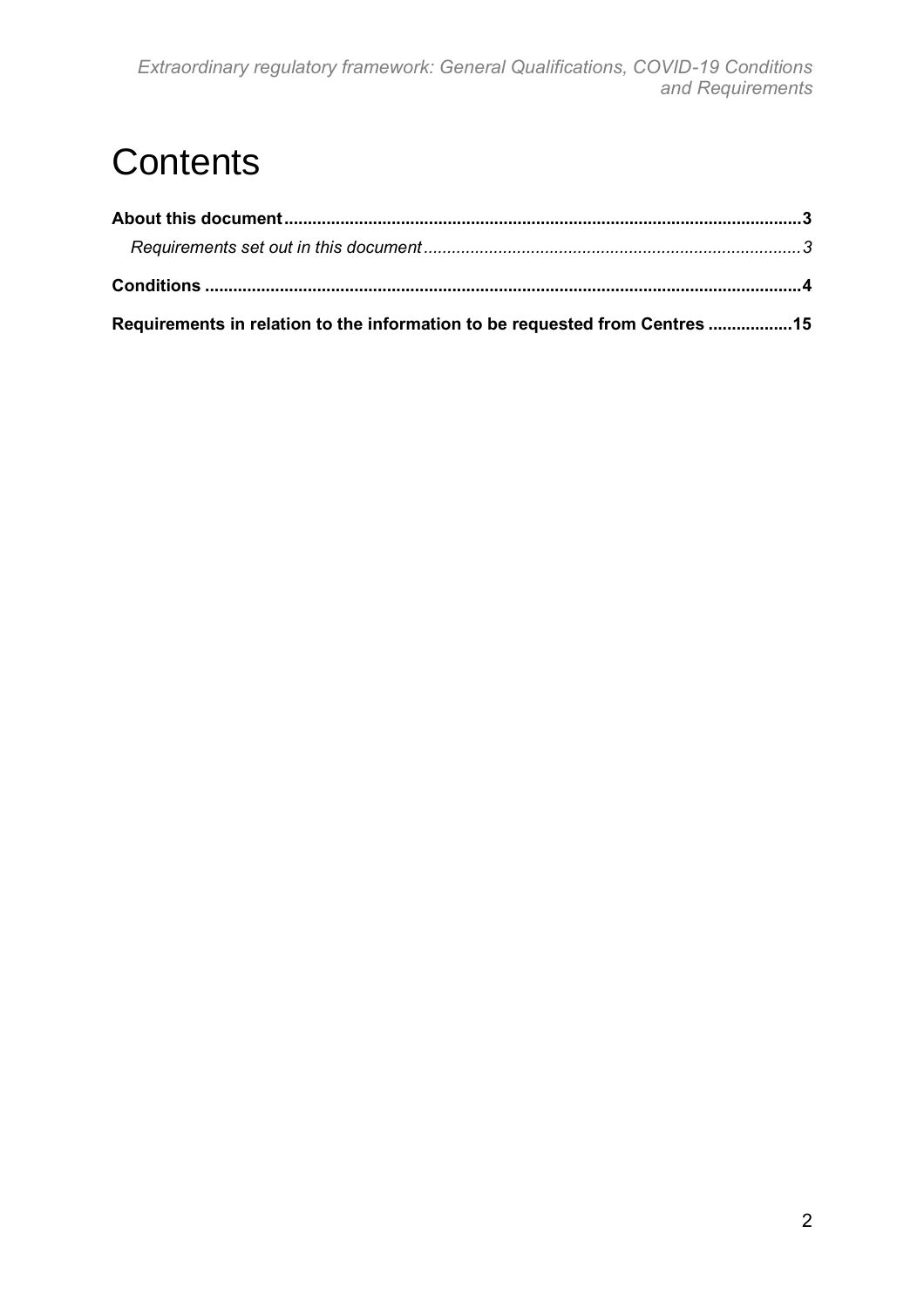## <span id="page-2-0"></span>About this document

This document sets out our regulatory requirements for awarding organisations offering general qualifications during the Coronavirus (COVID-19) pandemic.

### <span id="page-2-1"></span>Requirements set out in this document

This document sets out GQ Covid-19 Conditions. These conditions came into effect at 09:00 on 11 June 2020 for GQ Qualifications as defined in Condition GQCov1.7:

- advanced extension award qualifications
- extended project qualifications
- GCE (AS or A level) qualifications
- GCSE qualifications

We revised this document on 14 August and again on 19 August 2020.

With respect to all qualifications to which the conditions set out in this document apply, save to the extent set out in those conditions, awarding organisations must also comply with:

- our General Conditions of Recognition, which apply to all awarding organisations and all qualifications, as well as any Qualification Level Conditions and Subject Level Conditions<sup>1</sup> which apply to specific qualifications
- all relevant Regulatory Documents2

It also sets out our requirements in respect of the information which awarding organisations must request from Centres as part of the process of calculating results this summer.

<sup>1</sup> [Understand our rules](https://www.gov.uk/guidance/awarding-organisations-understanding-our-regulatory-requirements)

<sup>2</sup> [Regulatory Document list](https://www.gov.uk/guidance/regulatory-document-list)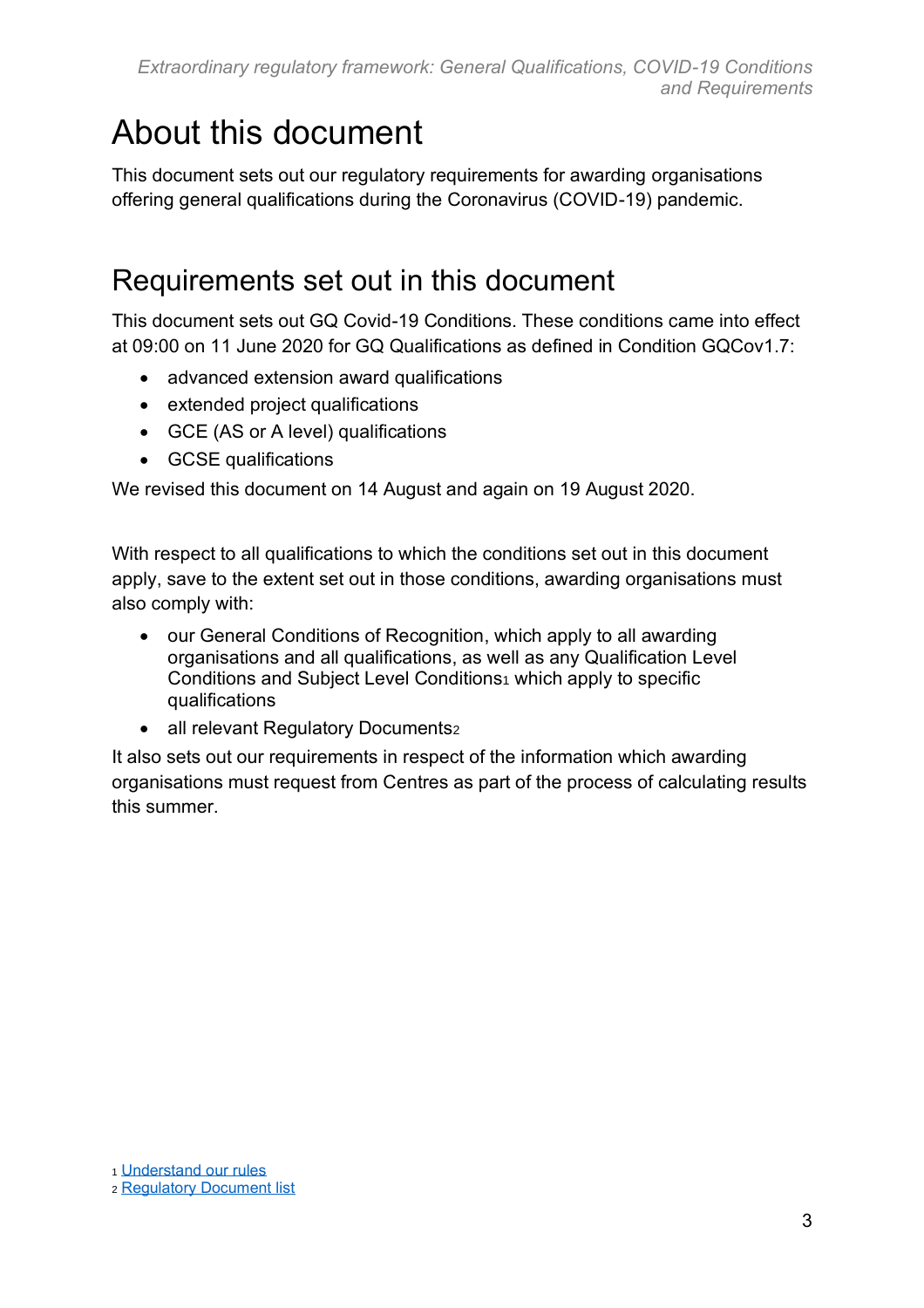### <span id="page-3-0"></span>**Conditions**

#### **Condition GQCov1** *Application, Interpretation and definitions*

#### **Application**

- GQCov1.1 The GQCov Conditions apply
	- (a) to all GQ Qualifications,
	- (b) until such date as is specified in, or determined under, any notice in writing published by Ofqual under this condition.
- GQCov1.2 Any such notice published by Ofqual may
	- (a) be issued in respect of one or more
		- (i) GQ Qualifications,
		- (ii) GQCov Conditions,
	- (b) be varied or withdrawn by Ofqual at any time prior to the date specified in or determined under it, and
	- (c) contain any transitional and saving provisions that Ofqual considers appropriate.
- GQCov1.3 An awarding organisation must comply with the requirements of any transitional and saving provisions contained in a notice published by Ofqual under Condition GQCov1.2.

#### **Interpretation and definitions**

- GQCov1.4 Unless alternative provision has been made in Condition GQCov1.7, the following shall apply to the GQCov Conditions –
	- (a) the rules of interpretation and definitions outlined in General Condition J1,
	- (b) the definitions outlined in the Qualification Level Conditions and the Subject Level Conditions.
- GQCov1.5 Except in the circumstances described in Condition GQCov1.6, the requirements imposed by the GQCov Conditions apply in addition to the requirements imposed by the General Conditions of Recognition and any relevant Qualification Level Conditions and Subject Level Conditions.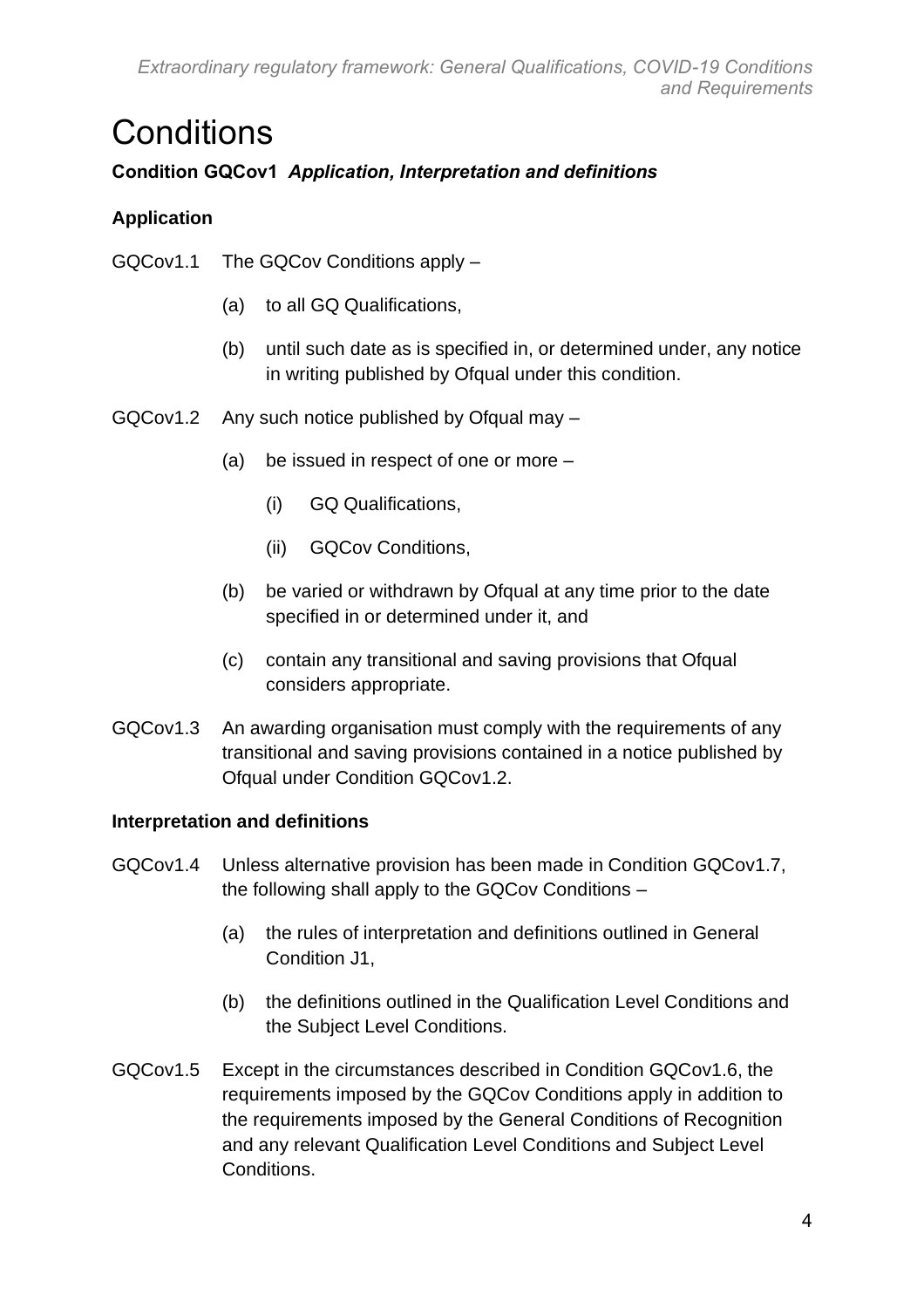GQCov1.6 To the extent that there is any inconsistency between –

- (a) a requirement of a GQCov Condition, and
- (b) a requirement of a General Condition of Recognition, a Qualification Level Condition or a Subject Level Condition,

such that an awarding organisation could not comply with both such requirements, the awarding organisation must comply with the requirement of the GQCov Condition and is not obliged to comply with the requirement of the other Condition.

GQCov1.7 In these Conditions the following words shall have the meaning given to them below (and cognate expressions should be construed accordingly) –

#### **Qualification Level Conditions**

Any Qualification Level Condition that applies to a GQ Qualification.

#### **GQ Qualification**

A qualification which is any of the following –

- (a) an advanced extension award qualification,
- (b) an extended project qualification,
- (c) a GCE qualification,<sup>3</sup> or
- (d) a GCSE Qualification.

#### **Key Stage 2 Assessments**

Assessments in respect of the second key stage as specified under section 87(3)(c) of the Education Act 2002.

#### **Private Candidate**

A Learner in relation to whom there is no Relevant Centre.

#### **Relevant Centre**

In relation to a Learner, a Centre which –

<sup>3</sup> This includes a qualification to which either the 'GCE Qualification Level Conditions and Requirements' or the 'Pre-reform GCE Qualification Level Conditions and Requirements' apply.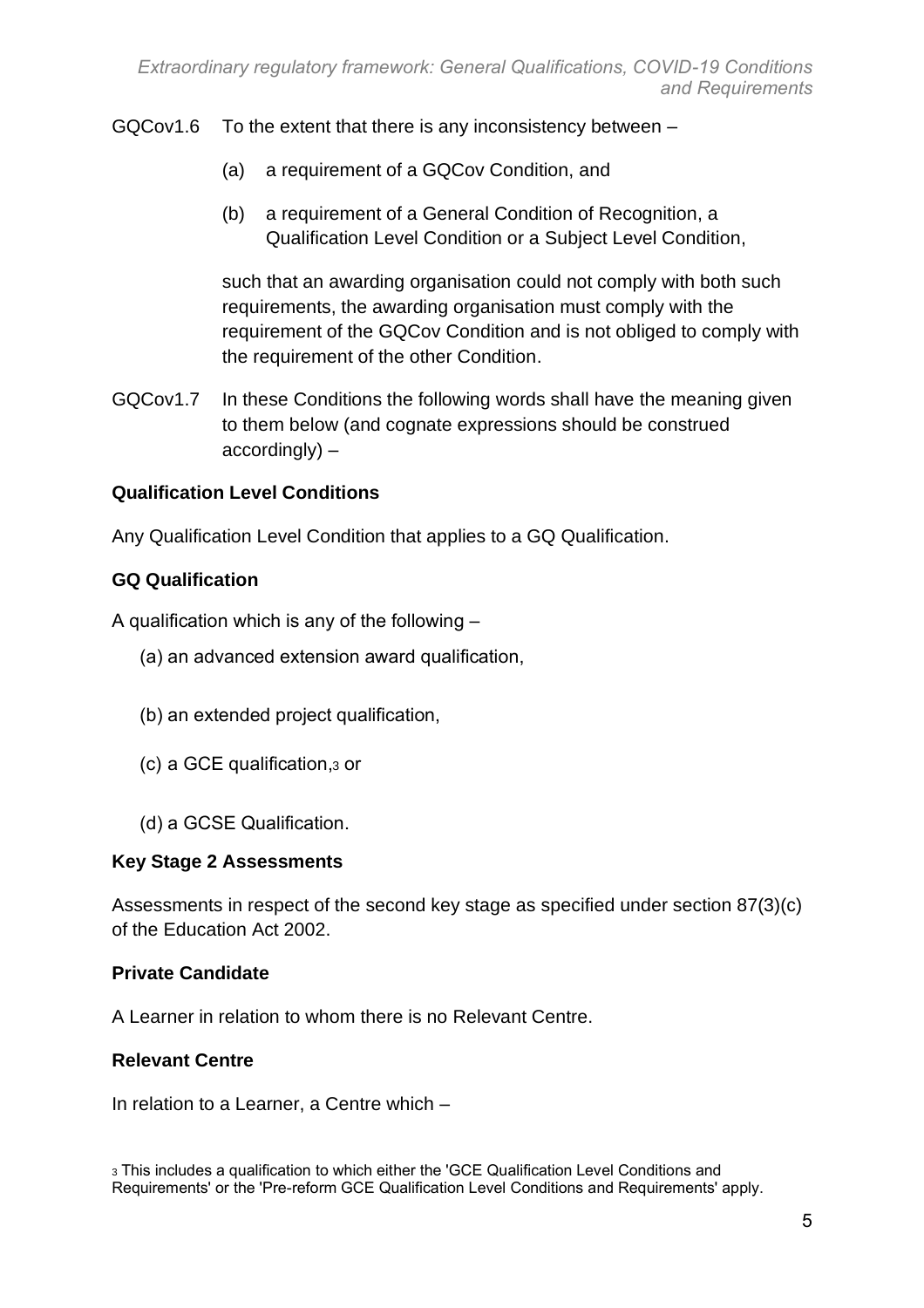- (a) has purchased the GQ Qualification on behalf of the Learner, and
- (b) materially contributed to the preparation of the Learner for the assessment (whether through teaching or instruction provided by Teachers employed by it or otherwise).

#### **Subject Level Conditions**

Any Subject Level Condition that applies to a GQ Qualification.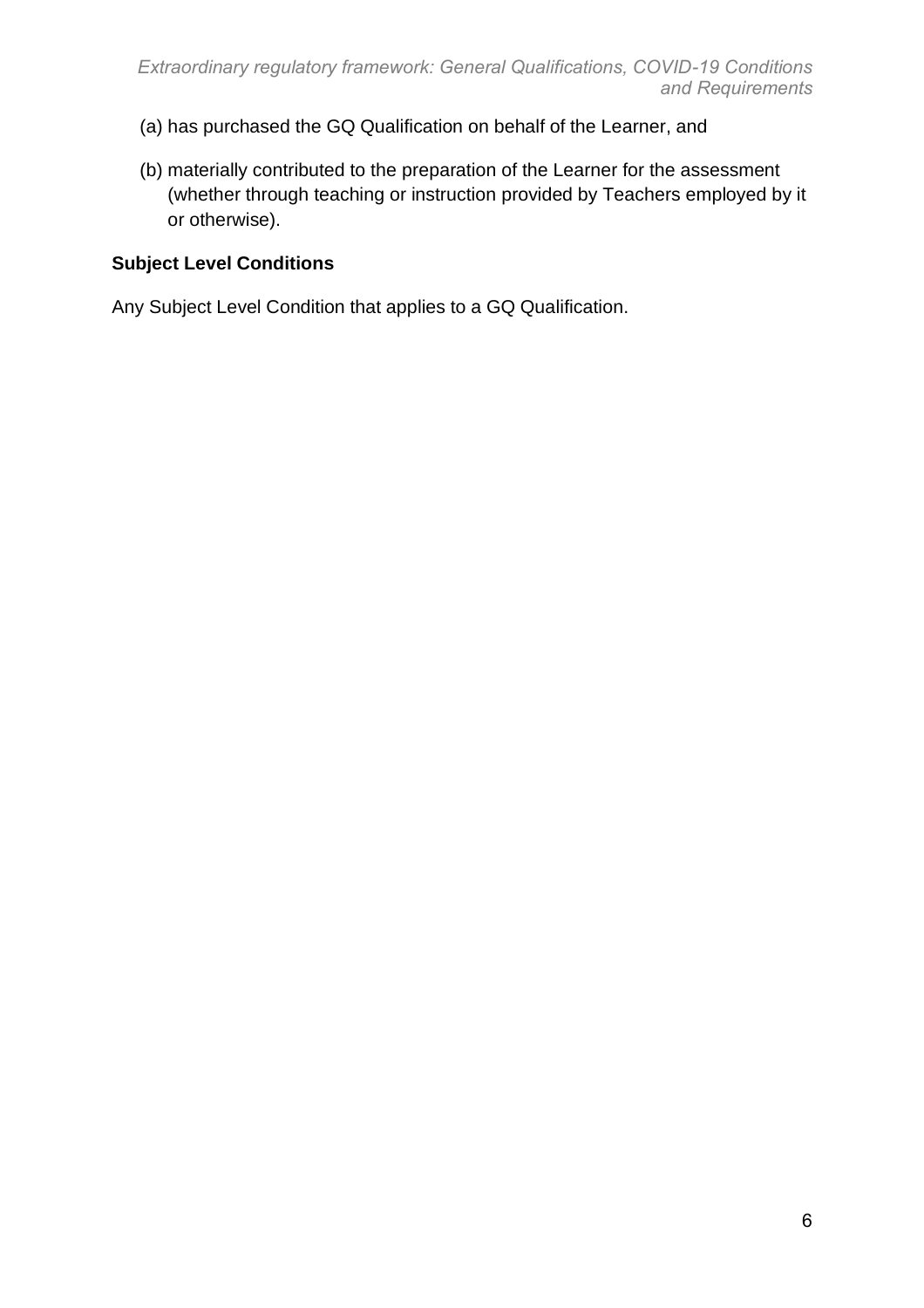#### **Condition GQCov2** *Cancellation of 2020 summer assessment series*

- GQCov2.1 During the time period when this Condition is in force, except where provided under Condition GQCov7 –
	- (a) an awarding organisation must ensure that no Learner takes an assessment for a GQ Qualification which it makes available, and
	- (b) an awarding organisation must not Moderate an assessment for a GQ Qualification.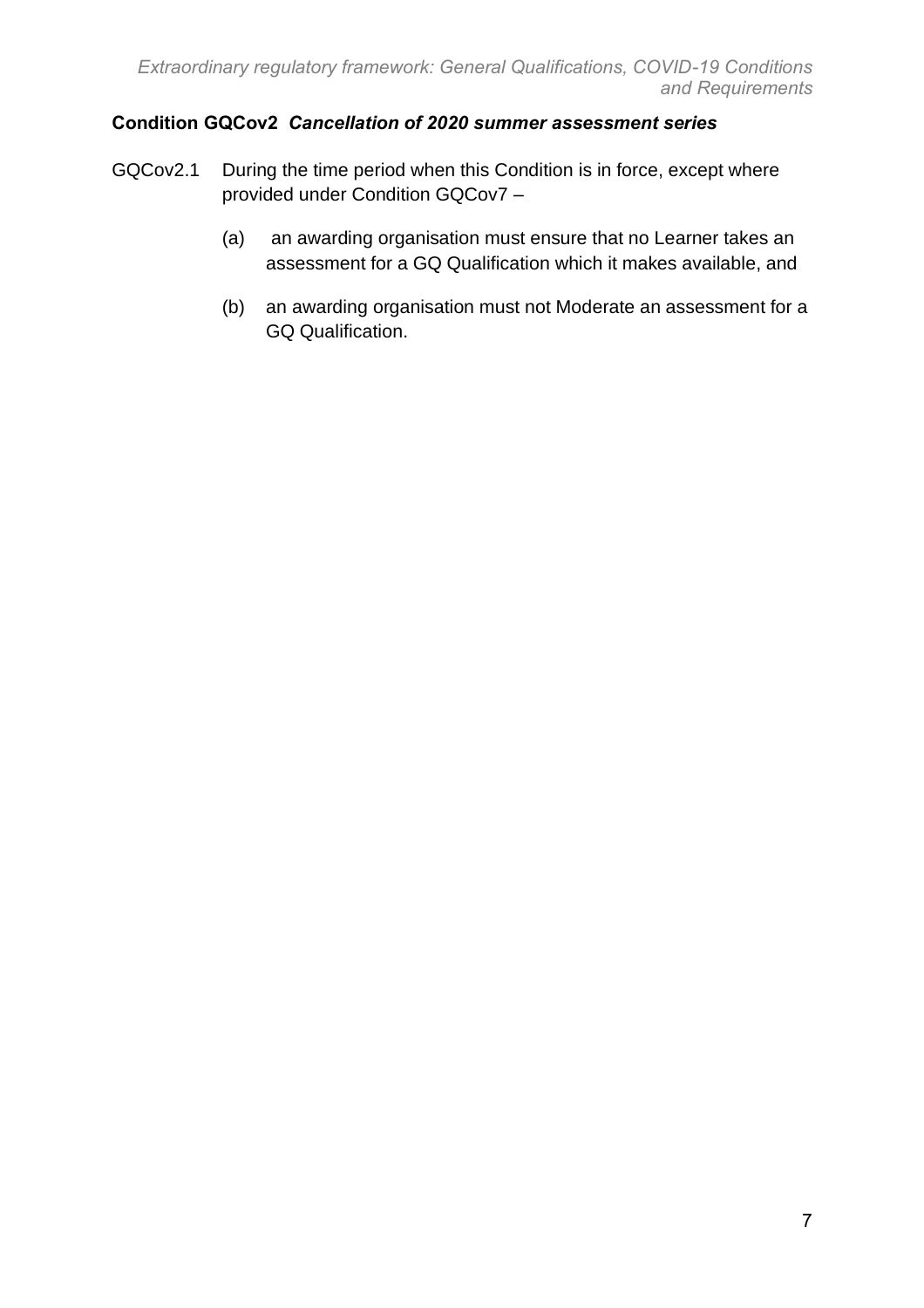#### **Condition GQCov3** *Results in 2020*

GQCov3.1 An awarding organisation –

- (a) must issue a result to each Learner registered on or before 21 February 2020, and who remains registered, to take a GQ Qualification which it makes available, and
- (b) may issue a result to a Learner who
	- (i) could reasonably have been expected by the awarding organisation to be registered to take a GQ Qualification which it makes available during the summer 2020 assessment series, and
	- (ii) was not so registered.
- GQCov3.2 In respect of each result it issues under Condition GQCov3.1, an awarding organisation must ensure that it –
	- (a) calculates that result
		- (i) in compliance with any requirements, and having regard to any guidance, which may be published by Ofqual, or otherwise specified to the awarding organisation by Ofqual, and revised from time to time, and
		- (ii) using information which it has requested from Centres in line with any requirements, and having regard to any guidance, which may be published by Ofqual and revised from time to time, and
	- (b) takes all reasonable steps to issue that result on a date agreed with Ofqual.
- GQCov3.3 An awarding organisation must
	- (a) provide effective guidance to Centres on the provision of information under Condition GQCov3.2(a)(ii), and
	- (b) provide clear and effective arrangements through which the Centre can liaise with the awarding organisation if it encounters difficulties in providing that information.

#### **Head of Centre declaration**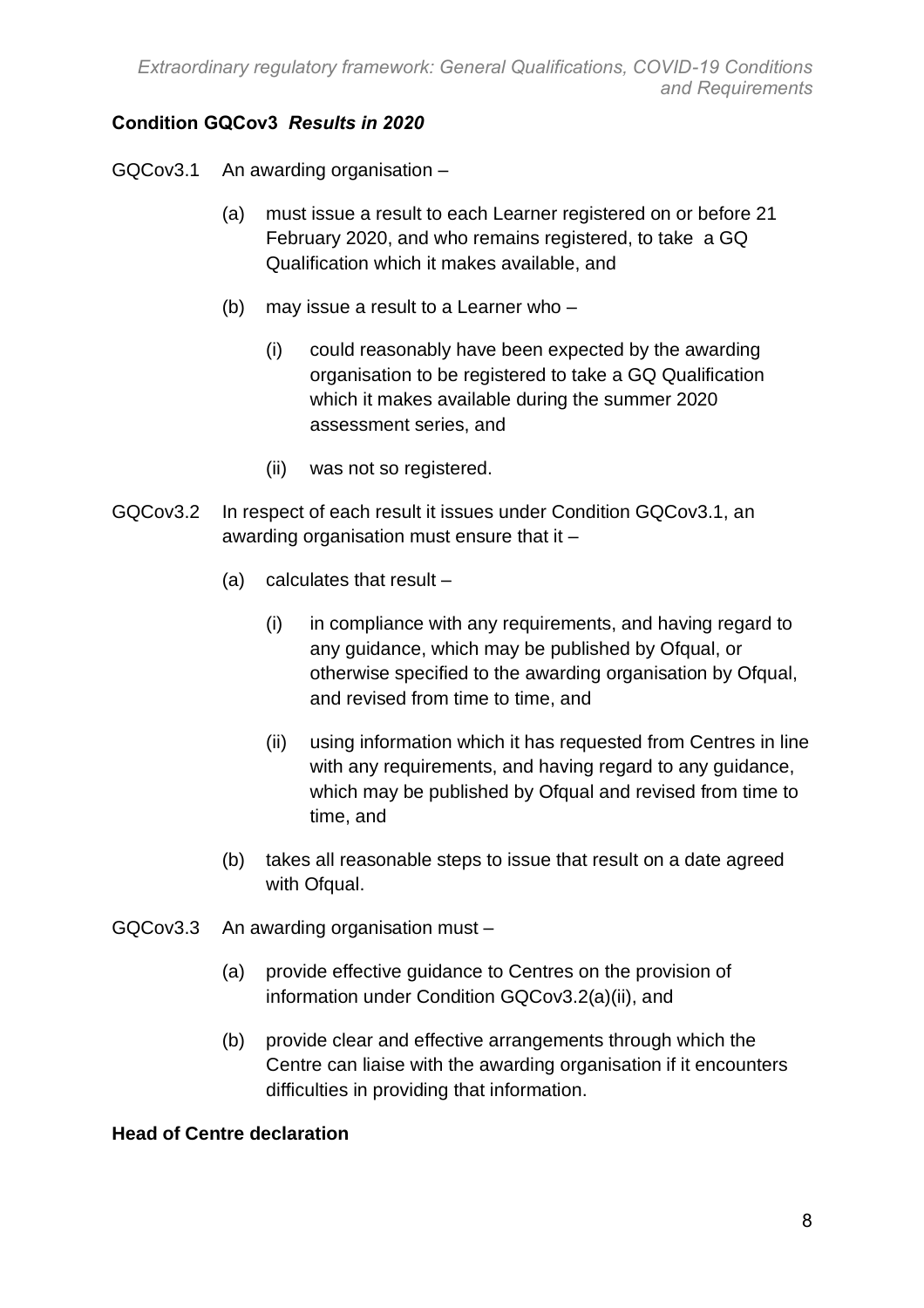GQCov3.4 An awarding organisation must not issue any result under Condition GQCov3.1 in respect of a Learner for whom it has not received a declaration which meets the requirements published by Ofqual under Condition GQCov3.2(a)(ii).

#### **Confidentiality of information provided by Centres**

- GQCov3.5 An awarding organisation must take reasonable steps to ensure that the information specified in Condition GQCov3.6 is kept confidential (including by Teachers and Centres) prior to –
	- (a) in respect of a GCSE Qualification, 08:00 on 20 August 2020, and
	- (b) in respect of all other GQ Qualifications, its issue of results under Condition GQCov3.1.
- GQCov3.6 The information to which Condition GQCov3.5 refers is as follows
	- (a) The information provided to the awarding organisation under Condition GQCov3.2(a)(ii), and how that information was arrived at.
	- (b) A result for a practical science assessment under Condition GCE(Science)4.1(b).
	- (c) A result for a spoken language assessment under Condition GCSE(English Language)4.1(b).
- GQCov3.7 An awarding organisation must treat any breach of confidentiality under Condition GQCov3.5 as malpractice and/or maladministration under General Condition A8.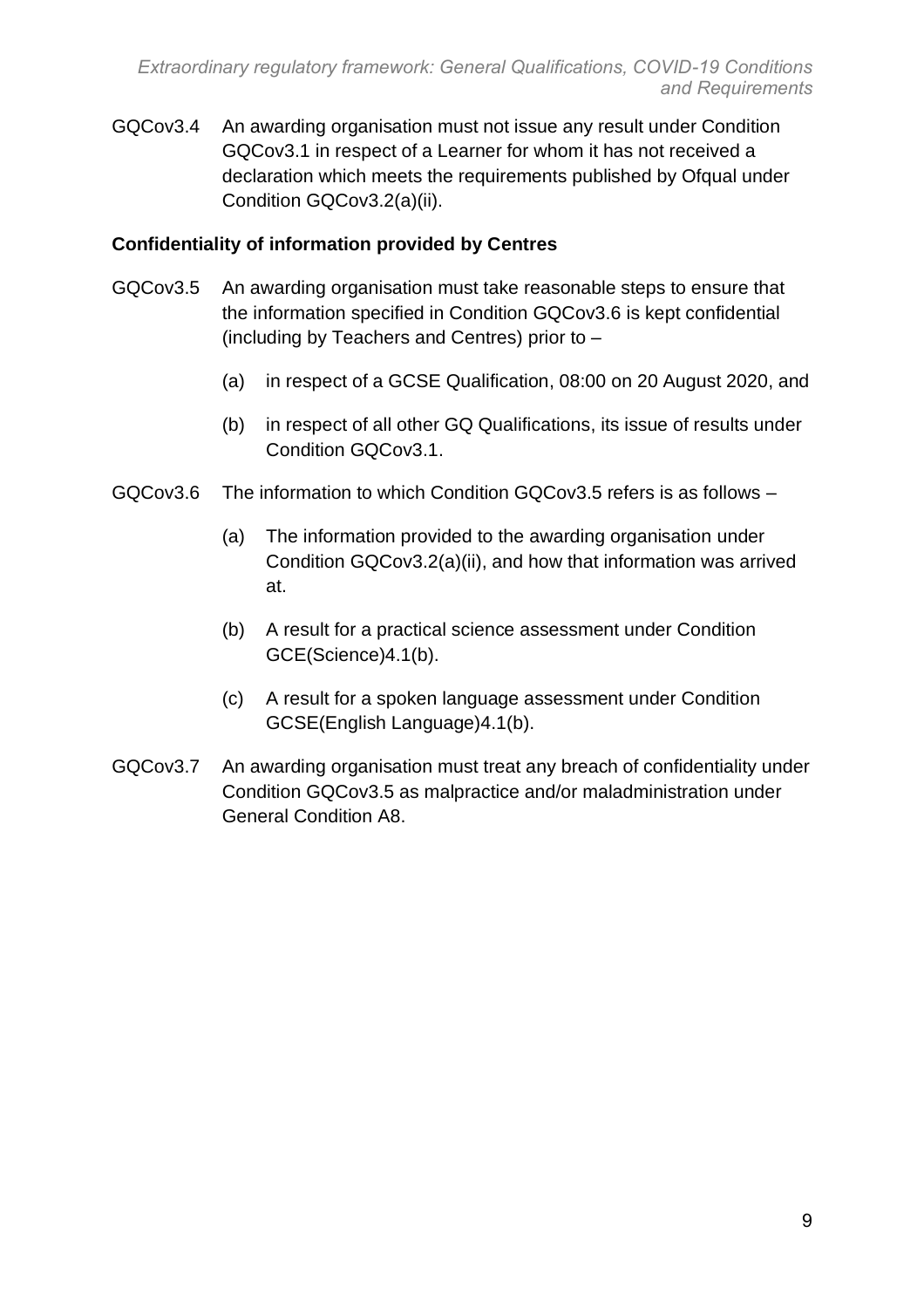#### **Condition GQCov4** *Information to be provided to Centres*

- GQCov4.1 An awarding organisation must establish, maintain and comply with arrangements to provide to a Centre, upon request, the information used to calculate the result issued under Condition GQCov3.1 to a Learner in respect of whom the Centre provided information to the awarding organisation under Condition GQCov3.2(a)(ii).
- GQCov4.2 The arrangements must
	- (a) provide sufficient information, and
	- (b) allow a reasonable time,

for Learners and Centres to consider whether to request an appeal under Condition GQCov5.

- GQCov4.3 The arrangements may
	- (a) provide that the awarding organisation shall only provide the relevant information on payment of a fee,
	- (b) specify other reasonable requirements for the making of a request for the information, and
	- (c) specify a time period during which the information must be requested.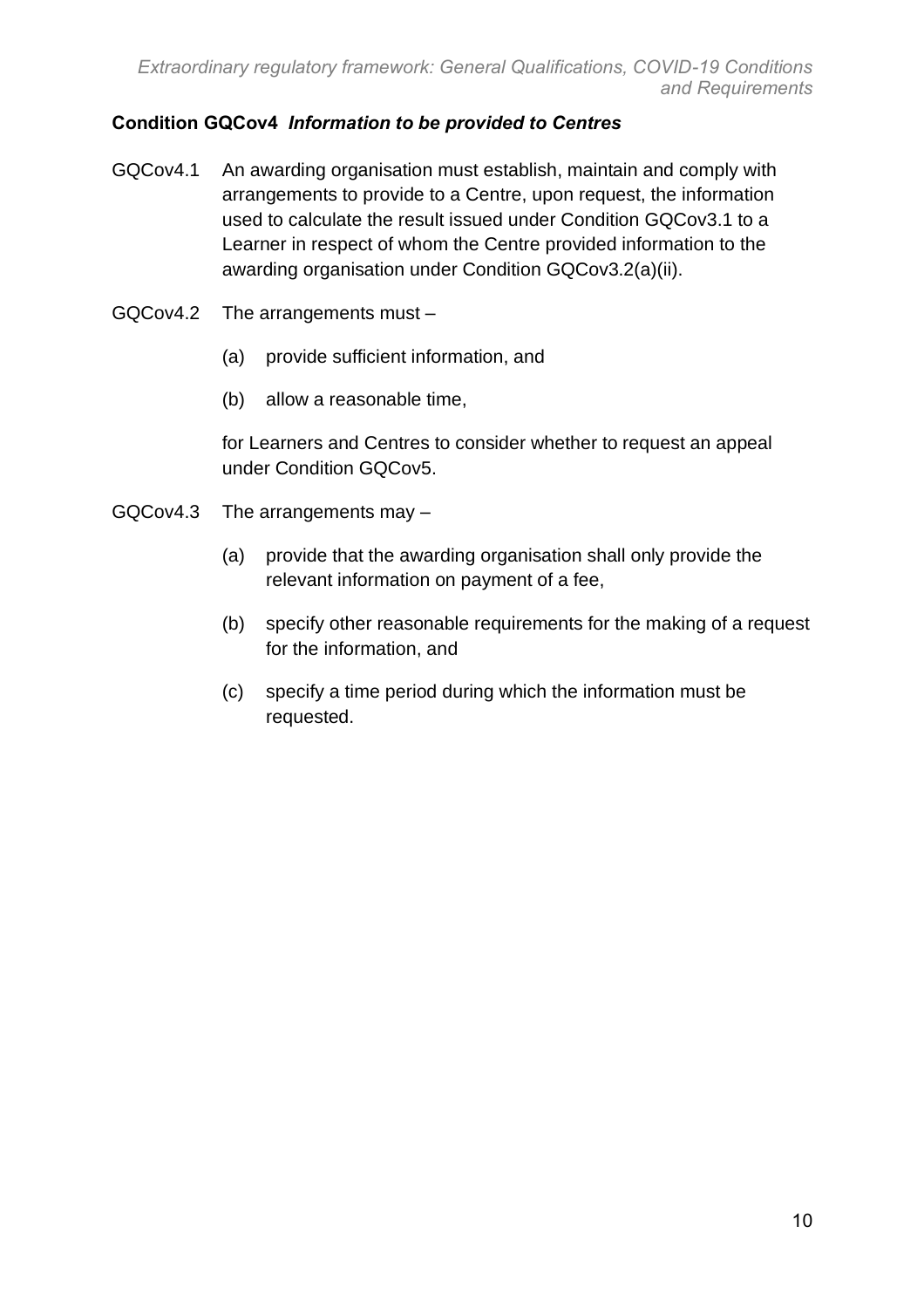#### **Condition GQCov5** *Appeals*

- GQCov5.1 In respect of each result that it issues under Condition GQCov3.1, an awarding organisation must establish, maintain and comply with an appeals process which provides only for an appeal to the awarding organisation on the basis –
	- (a) that the awarding organisation did not apply procedures consistently or that procedures were not followed properly and fairly,
	- (b) that the awarding organisation used the wrong data in applying the process set out under Condition GQCov3.2(a)(i), and

that a result generated by applying the process set out under Condition GQCov3.2(a)(i) was incorrectly issued by the awarding organisation in respect of one or more Learners

- GQCov5.2 For the purposes of Condition GQCov5.1(b), 'the wrong data'
	- (a) includes
		- (i) incorrect data provided by a Centre under Condition GQCov3.2(a)(ii),
		- (ii) a data set other than that specified in the requirements published by Ofqual under Condition GQCov3.2(a)(i), including where the data sets in relation to two or more centres have been transposed, and
		- (iii) a data set specified in the requirements published by Ofqual under Condition GQCov3.2(a)(i) into which errors have been introduced by the awarding organisation, and
	- (b) does not include a data set specified in the requirements published by Ofqual under Condition GQCov3.2(a)(i) which contains errors or omissions that were not introduced by the awarding organisation.
- GQCov5.3 The appeals process which an awarding organisation has in place may provide that any request for an appeal in respect of a Learner is made–
	- (a) on the Learner's behalf by the Centre which submitted information in respect of that Learner under Condition GQCov3.2(a)(ii), and
	- (b) with the consent of the Learner.
- GQCov5.4 The appeals process may –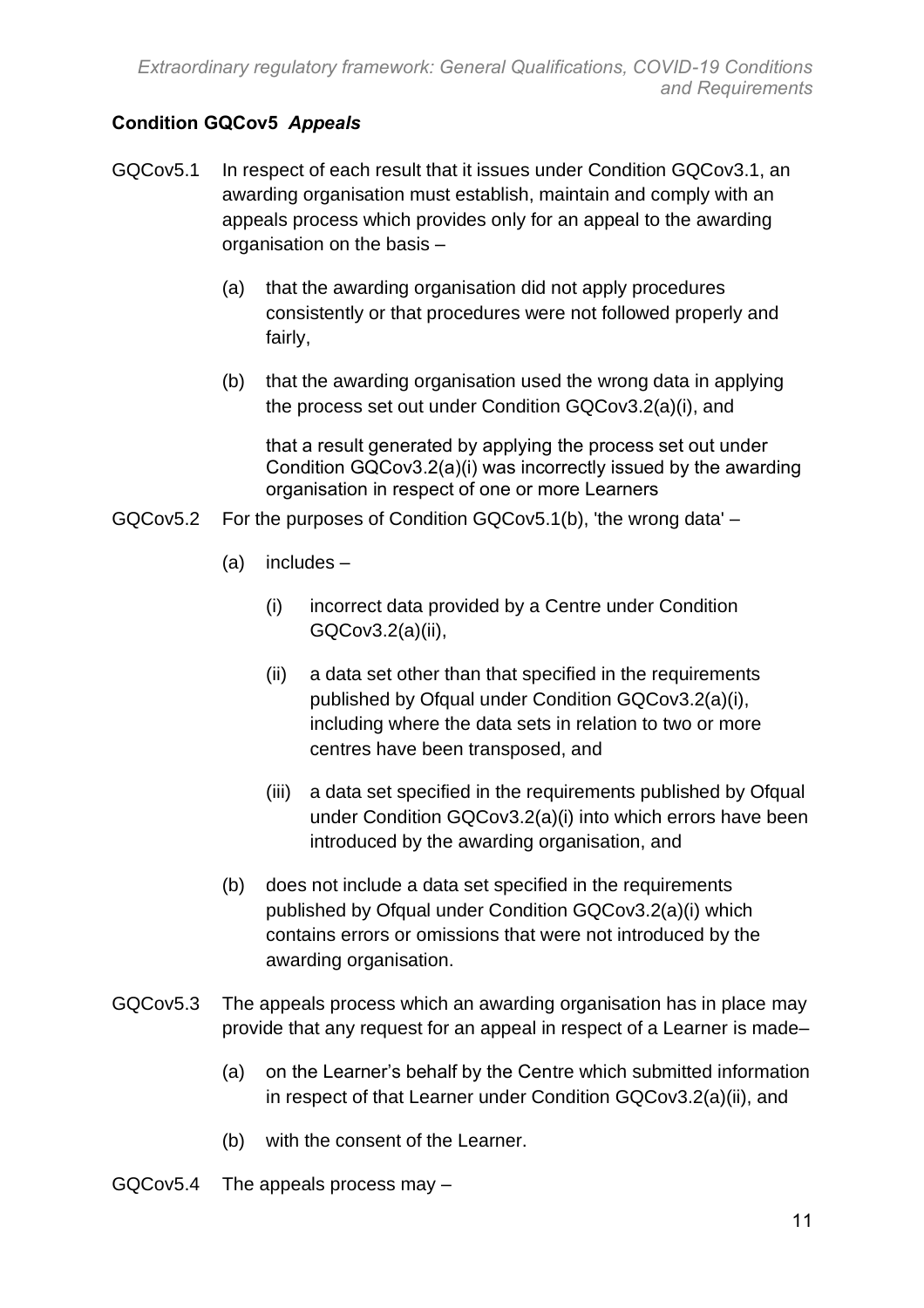- (a) provide that the awarding organisation shall only conduct an appeal on payment of a fee,
- (b) specify other reasonable requirements for the making of a request for an appeal, and
- (c) specify a time period during which an appeal must be requested.
- GQCov5.5 Where the arrangements specify a time period during which an appeal must be requested, the time period must –
	- (a) be reasonable, and
	- (b) comply with any requirements which may be published by Ofqual and revised from time to time.
- GQCov5.6 The appeals process must provide for
	- (a) all appeal decisions to be taken by persons who have appropriate competence and who have no personal interest in the decision being appealed,
	- (b) the final decision in respect of the outcome of an appeal to involve at least one decision maker who is not an employee of the awarding organisation, an Assessor working for it, or otherwise connected to it, and
	- (c) the awarding organisation to report the outcome of an appeal to the Centre that requested the appeal on the Learner's behalf, detailing the reasons for that outcome.
- GQCov5.7 The appeals process must provide for the correction of a result without the completion of the full process in circumstances where the awarding organisation accepts that the error identified in the appeal request has occurred.
- GQCov5.8 Where the application of its appeals process in the case of a Learner leads an awarding organisation to discover a failure in its assessment process, it must take all reasonable steps to –
	- (a) identify any other Learner who has been affected by the failure, and
	- (b) without prejudice to Condition GQCov5.9, correct or, where it cannot be corrected, mitigate as far as possible the effect of the failure.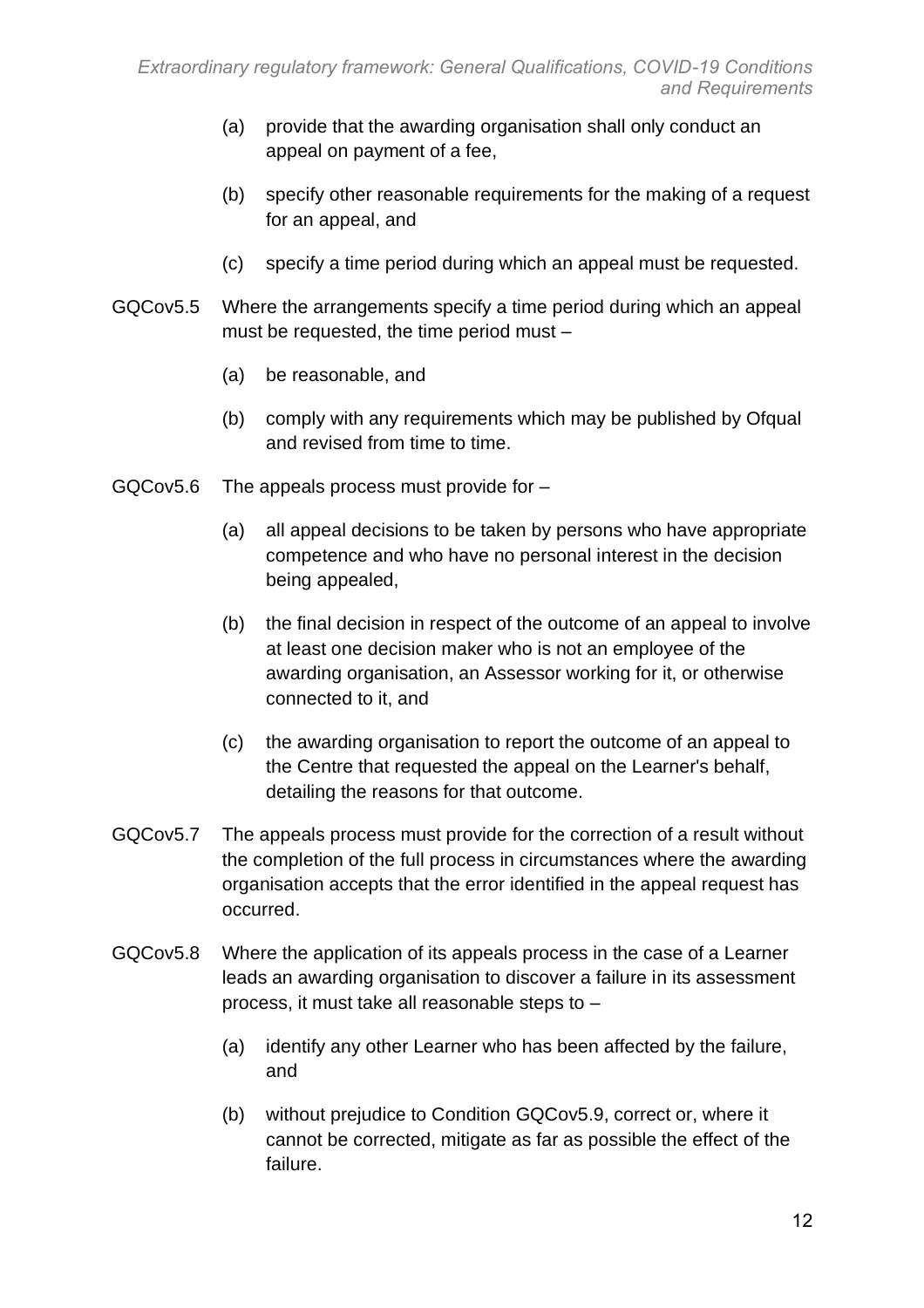- GQCov5.9 An awarding organisation must take reasonable steps to ensure that no correction is made under Condition GQCov5.8 which lowers the result of any Learner.
- GQCov5.10 An awarding organisation must publish information on its appeals process to enable results to be appealed in line with this condition.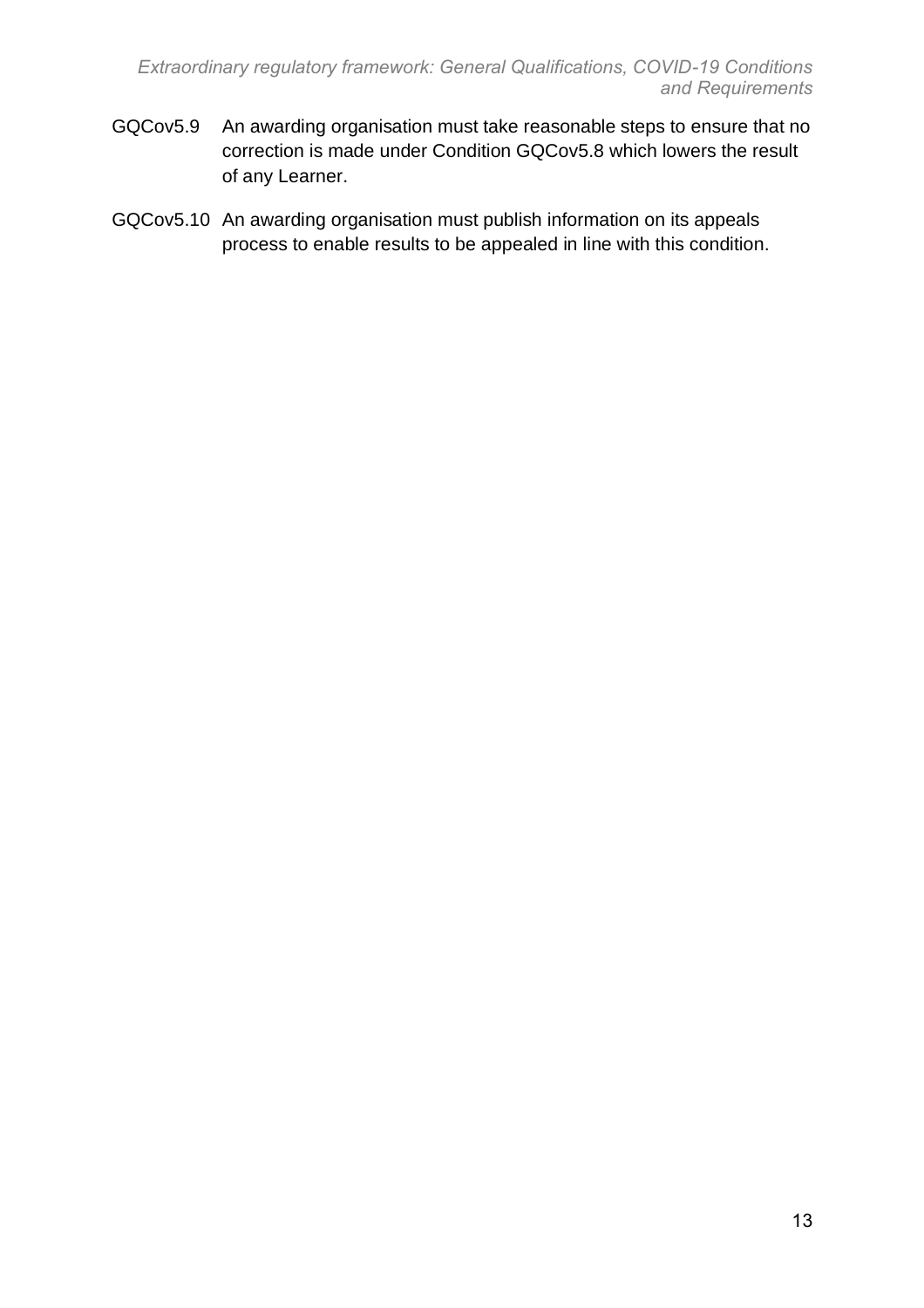#### **Condition GQCov6** *Centre decisions relating to appeals*

- GQCov6.1 An awarding organisation must take all reasonable steps to ensure that a Centre has in place effective arrangements for a Learner to ––
	- (a) apply to the Centre for it to request
		- (i) information under Condition GQCov4.1, and
		- (ii) an appeal on the Learner's behalf under Condition GQCov5, and,
	- (b) appeal any decision by the Centre that such a request should not be made, and for the Centre to determine that appeal.
- GQCov6.2 For the purposes of this condition, an awarding organisation must take all reasonable steps to ensure that –
	- (a) the Centre makes Learners aware of the arrangements it has in place prior to the issue of results under Condition GQCov3.1, and
	- (b) the Centre provides Learners with a statement of the arrangements promptly when requested.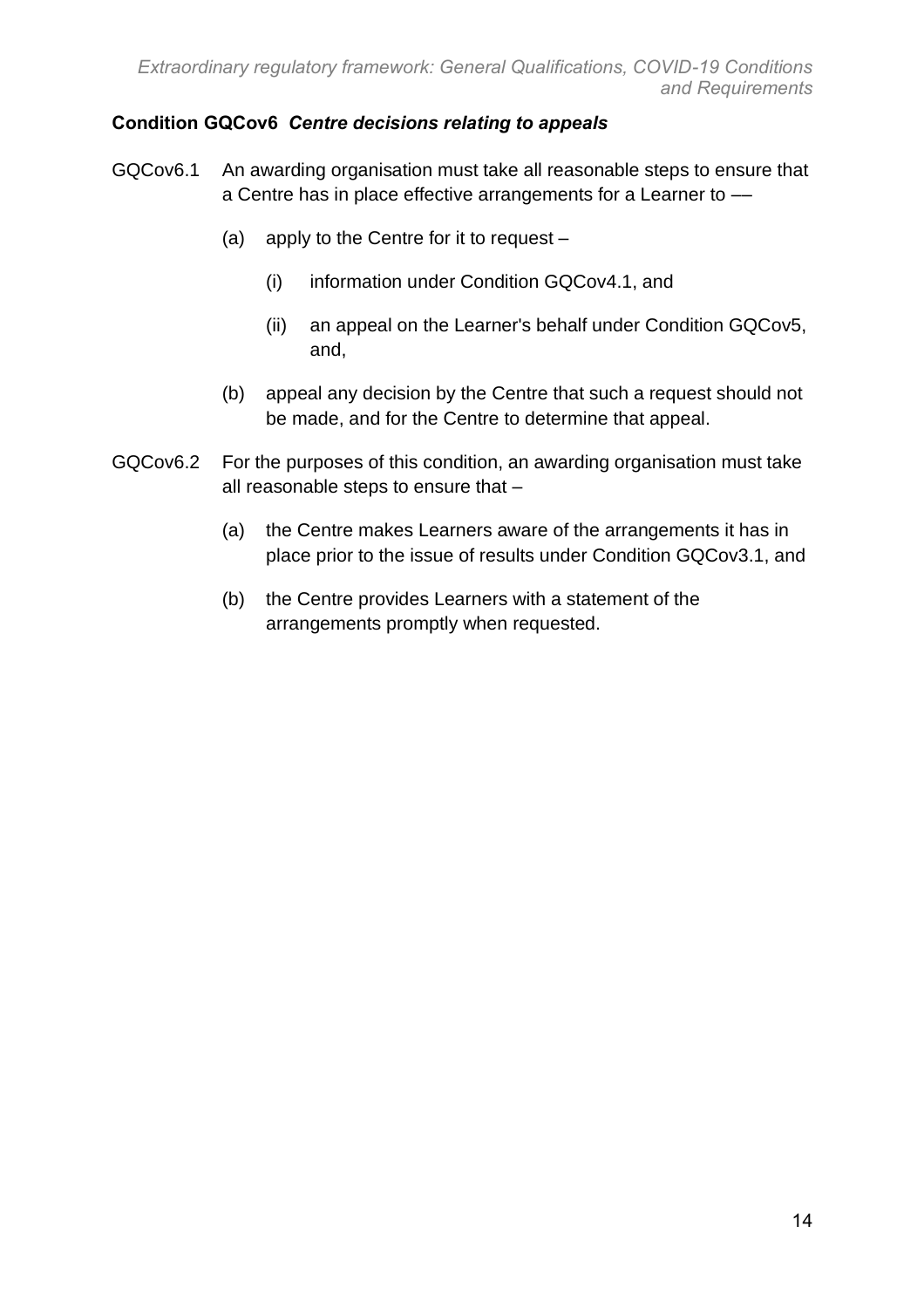### <span id="page-14-0"></span>Requirements in relation to the information to be requested from Centres

Condition GQCov3.1(a)(ii) allows us to specify requirements and guidance in relation to the information to be requested from Centres to facilitate the calculation of results for GQ Qualifications in summer 2020.

Our requirements for the purposes of Condition GQCov3.1(a)(ii) are that an awarding organisation must –

- (a) request from the Centres with which they have agreements the information set out in our publication 'Summer 2020 grades for GCSE, AS and A level, Extended Project Qualification and Advanced Extension Award in maths Information for Heads of Centre, Heads of Department and teachers on the submission of Centre assessment grades' (the **Centre Guidance**),<sup>4</sup> and
- (b) take reasonable steps to ensure that Centres generate that information using the process set out in the Centre Guidance.

The Centre Guidance also contains the form that the declaration required under Condition GQCov3.4 must take. However, an awarding organisation may add additional material at the end of that declaration, or may require Centres to provide an additional separate declaration, where an awarding organisation considers it appropriate to do so in order to meet its obligations under Equalities Law.

<sup>4</sup> [Information for Heads of Centre, Heads of Department and teachers on the submission of Centre](https://assets.publishing.service.gov.uk/government/uploads/system/uploads/attachment_data/file/887018/Summer_2020_Awarding_GCSEs_A_levels_-_Info_for_Heads_of_Centre_22MAY2020.pdf)  [assessment grades: Summer 2020 grades for GCSE, AS and A level, Extended Project Qualification](https://assets.publishing.service.gov.uk/government/uploads/system/uploads/attachment_data/file/887018/Summer_2020_Awarding_GCSEs_A_levels_-_Info_for_Heads_of_Centre_22MAY2020.pdf)  [and Advanced Extension Award in maths](https://assets.publishing.service.gov.uk/government/uploads/system/uploads/attachment_data/file/887018/Summer_2020_Awarding_GCSEs_A_levels_-_Info_for_Heads_of_Centre_22MAY2020.pdf)